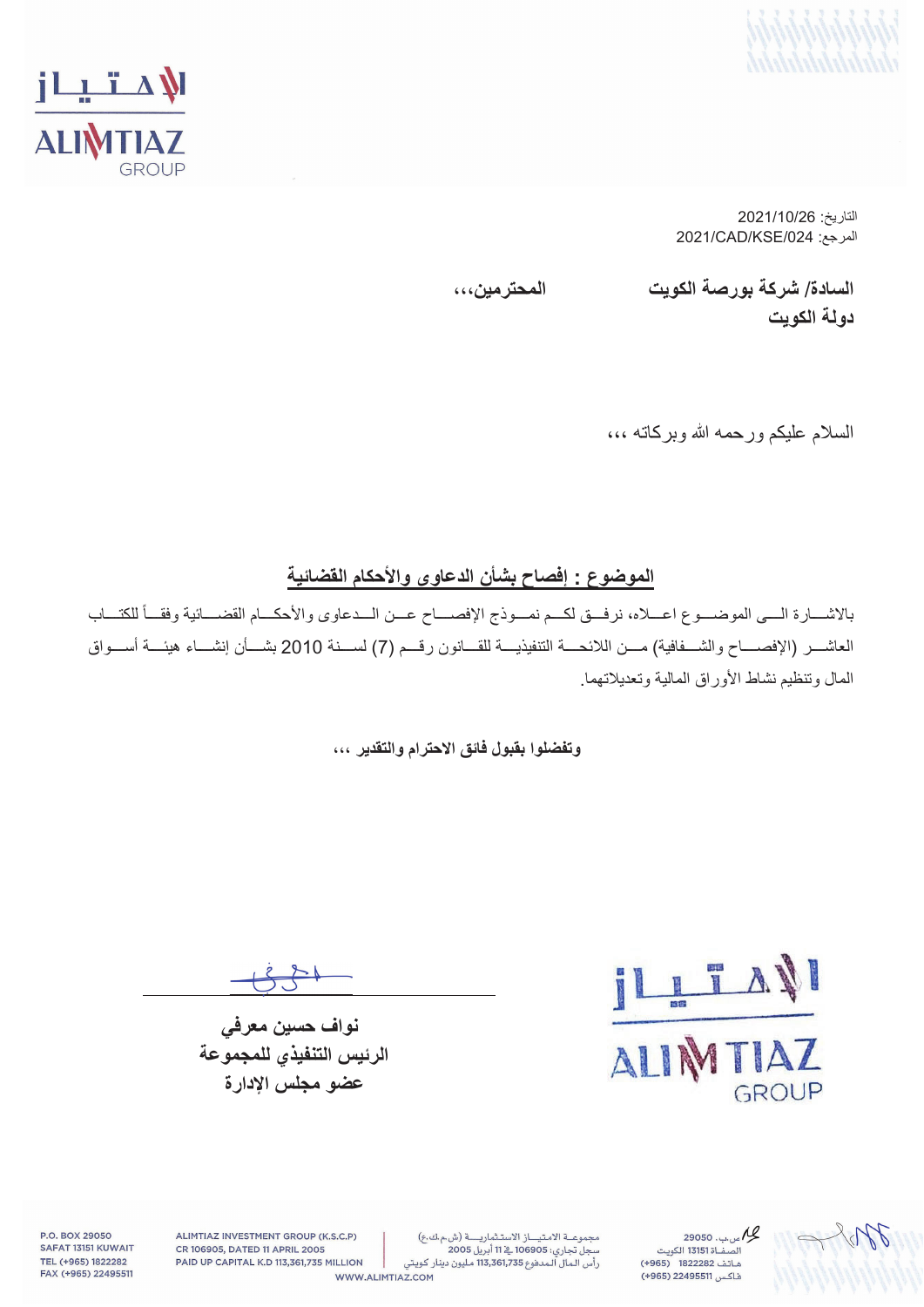



## نموذج الإفصاح عن الدعاوى والأحكام القضائية

| التاريخ                  | 2021/10/26                                                                                                                                                                                                                                                                                                                                                                  |
|--------------------------|-----------------------------------------------------------------------------------------------------------------------------------------------------------------------------------------------------------------------------------------------------------------------------------------------------------------------------------------------------------------------------|
| إسم الشركة المدرجة       | شركة مجموعة الامتياز الاستثمارية                                                                                                                                                                                                                                                                                                                                            |
| رقم القضية               | 21001040 – استئناف فروانية                                                                                                                                                                                                                                                                                                                                                  |
| موضوع القضية             | دعوى مطالبة بمبلغ                                                                                                                                                                                                                                                                                                                                                           |
| تاريخ الحكم              | 2021/10/26                                                                                                                                                                                                                                                                                                                                                                  |
| المحكمة التى أصدرت الحكم | محكمة الاستئناف                                                                                                                                                                                                                                                                                                                                                             |
| أطراف الدعوى             | شركة مجموعة الامتياز الاستثمارية (مدعي ، مستأنفه، ومستأنف ضدها)<br>ضد / علي أحمد الزبيد، وغانم سعد الكواري،  وعبدالرحمن محمود زمان ِ (مدعى عليهم ، مستأنفين، مستأنف<br>ضدهم)                                                                                                                                                                                                |
| الحكم لصالح              | شركة مجموعة الامتياز الاستثمارية                                                                                                                                                                                                                                                                                                                                            |
| منطوق الحكم أول درجة     | حكمـــت المحكمـــة بـــالزام المـــدعى علـــبهم بـــأن يـــؤدوا للمدعيـــة مبلـــغ وقـــدره 11,925,059.464 د.ك<br>(احـــدى عشـــر مليـــون وتســـعمائة وخمســـة وعشـــرون ألــــــــــــــــف وتســـعة وخمســـون دينـــار كـــويتي و<br>464 فلـــس) وألزمـــت المـــدعي علــــبهم المصــــروفات ومبلـــغ ألـــف دينـــار كـــويتي مقابـــل أتعـــاب المحامــــاة<br>الفعلية |

V

كي/<br>ص.ب. 29050<br>الصفــأة 13151 الكويت<br>هـأنف 1822282 (1965+) فاكس 22495511 (965+)

ALIMTIAZ INVESTMENT GROUP (K.S.C.P) CR 106905, DATED 11 APRIL 2005<br>PAID UP CAPITAL K.D 113,361,735 MILLION WWW.ALIMTIAZ.COM

P.O. BOX 29050 SAFAT 13151 KUWAIT TEL (+965) 1822282<br>FAX (+965) 1822282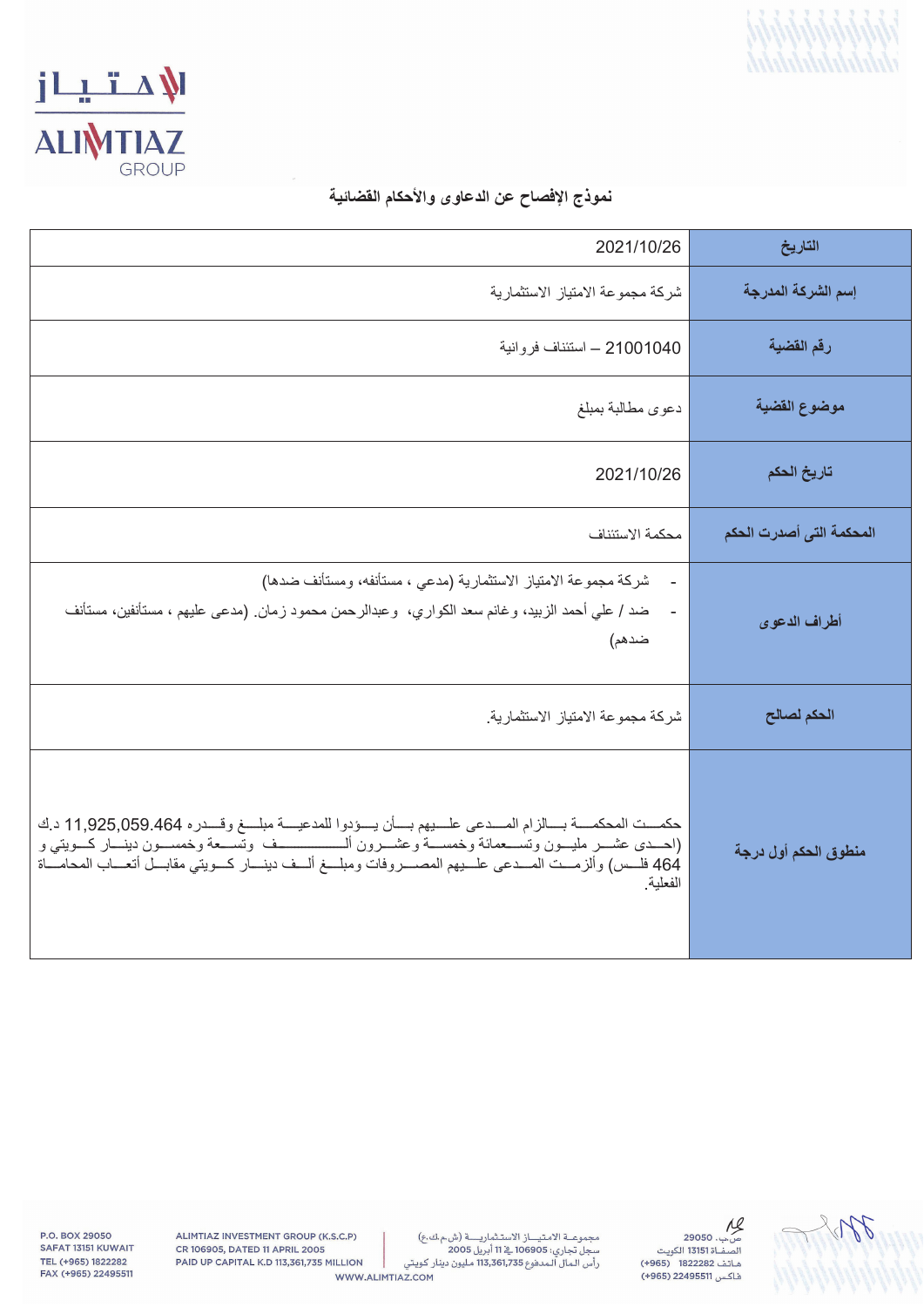



| حكمت المحكمة أولا: بقبول الاستئنافات الاصلية شكلا وفي موضوع الاستئنافات أرقام 1381، 1543، 1545،<br>1648، 2021 / 2021 مدني/8 برفضها وألزمت كل مستأنف بمصاريف استئنافه و 100 دينار مقابل أتعاب المحاماة<br>الفعلية<br>ثانيا: بإلغاء الحكم المستأنف والقضاء مجددا بإلزام المستأنف ضدهم بالتضامن بأن يأدوا للمستأنفه مبلغ وقدره<br>11,925,059.464 د.ك (احدى عشر مليون وتسعمائة وخمسة وعشرون ألــــــــــــف وتسعة وخمسون دينار<br>كويتي و 464 فلس) وألزمتهم المصروفات ومبلغ ألف دينار كويتي مقابل أتعاب المحاماة الفعلية <sub>.</sub><br>ثالثا: بعدم قبول الاستئنافين الفرعيين مع إلزام المستأنف فرعيا بمصروفاتهما ومبلغ 20 دينار مقابل أتعاب المحاماة عن<br>كل استئناف. | منطوق حكم الاستئناف                     |
|----------------------------------------------------------------------------------------------------------------------------------------------------------------------------------------------------------------------------------------------------------------------------------------------------------------------------------------------------------------------------------------------------------------------------------------------------------------------------------------------------------------------------------------------------------------------------------------------------------------------------------------------------------------------|-----------------------------------------|
|                                                                                                                                                                                                                                                                                                                                                                                                                                                                                                                                                                                                                                                                      | منطوق حكم التمييز                       |
| لا يمكن تحديد الأثر مالي في الوقت الحالي الا بعد المباشرة بتنفيذ الحكم.                                                                                                                                                                                                                                                                                                                                                                                                                                                                                                                                                                                              | الأثر المتوقع على الشركة نتيجة<br>الحكم |

ナさ

نواف حسين معرفي الرئيس التنفيذي للمجموعة عضو مجلس الإدارة

P.O. BOX 29050

SAFAT 13151 KUWAIT

TEL (+965) 1822282

FAX (+965) 22495511



ρ

29050 ...  $\mathcal{A}_{2}$ س.ب. -------<br>الصفــاة 13151 الكويت<br>هـاتـف 1822282 (965+) فاكس 22495511 (965+)

ALIMTIAZ INVESTMENT GROUP (K.S.C.P)

WWW.ALIMTIAZ.COM

CR 106905, DATED 11 APRIL 2005 PAID UP CAPITAL K.D 113,361,735 MILLION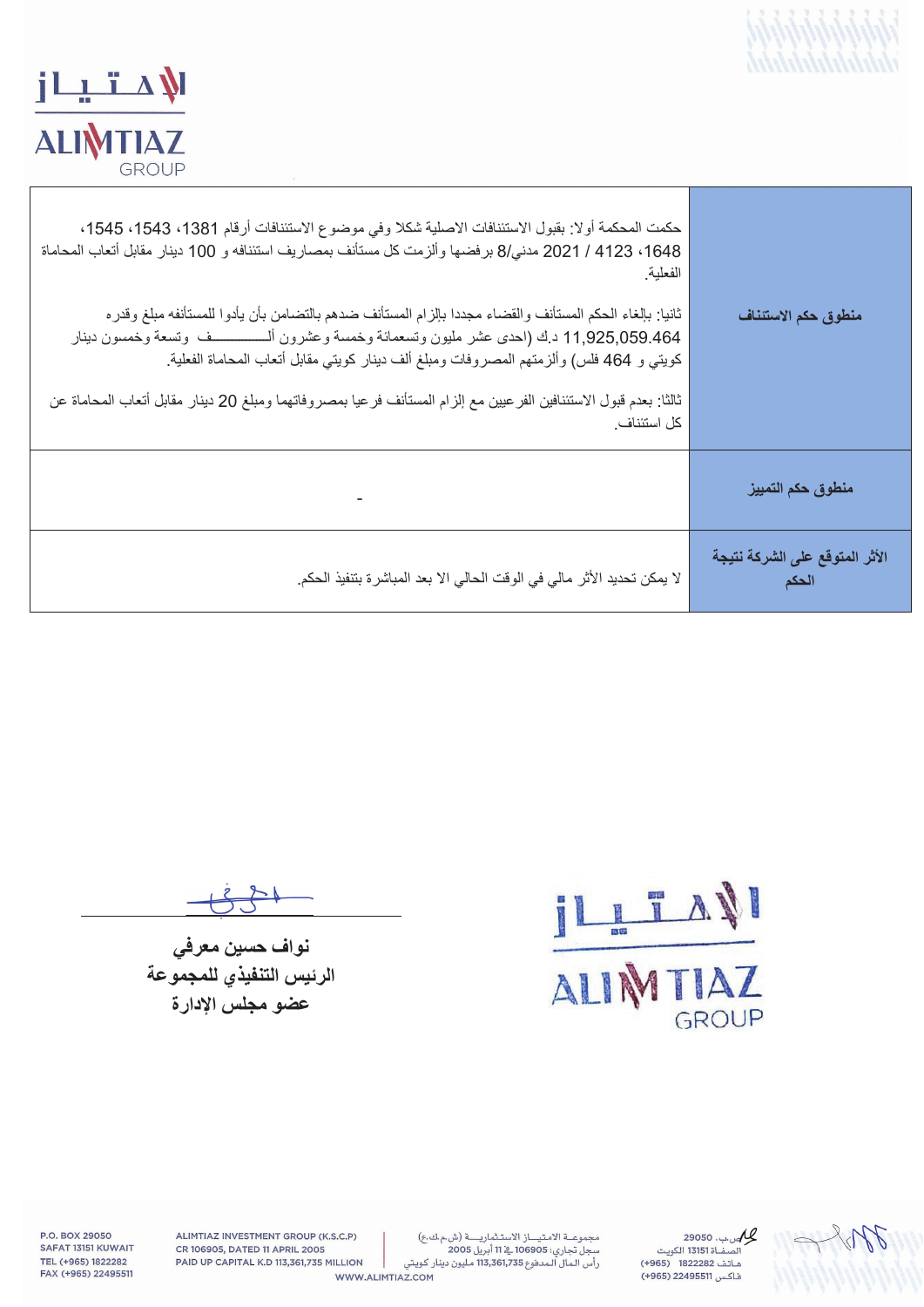



Date: 26/10/2021 Ref: 024/KSE/CAD/2021

### **Boursa Kuwait Company Kuwait**

#### **Subject: Disclosure of Lawsuits & Court Judgment**

With reference to the above subject, find attached disclosure form of lawsuits & court judgment in accordance with Book Ten (Disclosure and Transparency) of the executive bylaws of Law No. (7) of 2010 regarding the establishment of the capital markets authority and regulating securities activities and their amendments.

Sincerely.

**Nawaf H Marafi Group Chief Executive Officer Board Member** 



P.O. BOX 29050 SAFAT 13151 KUWAIT TEL (+965) 1822282 FAX (+965) 22495511

ALIMTIAZ INVESTMENT GROUP (K.S.C.P) CR 106905, DATED 11 APRIL 2005 PAID UP CAPITAL K.D 113,361,735 MILLION

مجموعة الامتياز الاستثمارية (ش.م.ك.ع) سجل تجاري: 106905 ﴾ 11 أبريل 2005 رأس المال المدفوع 113,361,735 مليون دينار كويتي WWW.ALIMTIAZ.COM

 $29050 - AQ$ .<br>لصفــاة 13151 الكويت هاتف 1822282 (965+) فاكس 22495511 (965+)

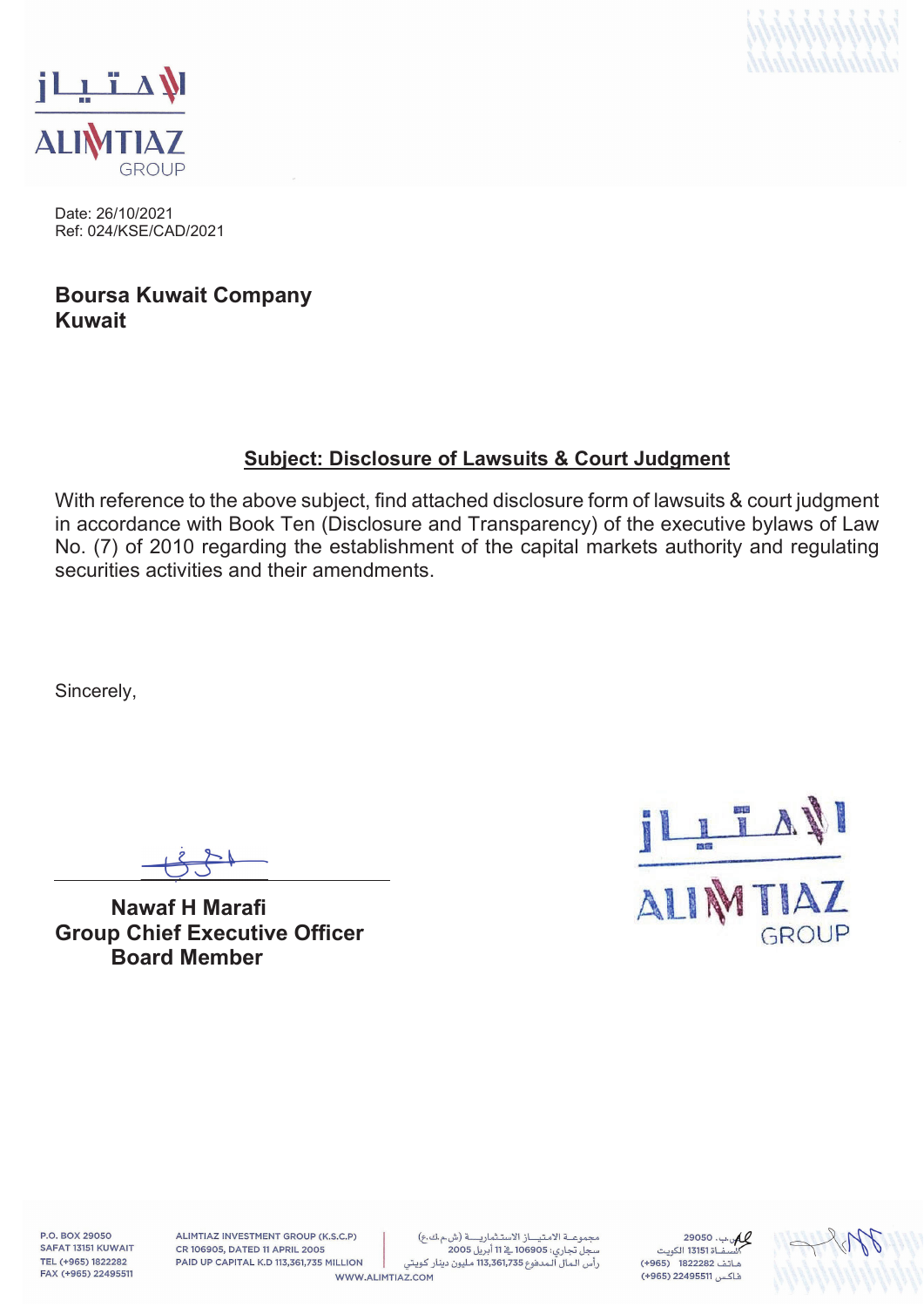



#### Disclosure of the lawsuits & Court Judgment

| <b>Date</b>                                                       | 26/10/2021                                                                                                                                                                                                                                                                                                                                       |
|-------------------------------------------------------------------|--------------------------------------------------------------------------------------------------------------------------------------------------------------------------------------------------------------------------------------------------------------------------------------------------------------------------------------------------|
| <b>Name of the listed Company</b>                                 | ALIMTIAZ INVESTMENT GROUP COMPANY                                                                                                                                                                                                                                                                                                                |
| <b>Case No.</b>                                                   | 21001040 - Appeal Farwaniya                                                                                                                                                                                                                                                                                                                      |
| <b>Case Subject</b>                                               | A lawsuit claiming an amount                                                                                                                                                                                                                                                                                                                     |
| <b>Judgment Date</b>                                              | 26/10/2021                                                                                                                                                                                                                                                                                                                                       |
| The Court that Issue the<br><b>Judgment</b>                       | Court of Appeal                                                                                                                                                                                                                                                                                                                                  |
| <b>Parties of the Case</b>                                        | Alimtiaz Investment Group Company (plaintiff, appellant, and<br>appellee)<br>Ali Ahmad Al-Zubaid, Ghanim Saad Al-Kawari, Abdulrahman<br>Mahmoud Zaman (respondents, appellants, appellees)                                                                                                                                                       |
| The Judgment is in Favor of                                       | ALIMTIAZ INVESTMENT GROUP COMPANY                                                                                                                                                                                                                                                                                                                |
| <b>The Concluding Judgement</b><br>of the Court of First Instance | The court ruled to oblige the defendants to pay the plaintiff an amount of<br>KWD 11,925,059.464 (eleven million nine hundred and twenty-five<br>thousand and fifty-nine Kuwaiti dinars and 464 fils) and obligated the<br>defendants to pay the expenses and an amount of one thousand Kuwaiti<br>dinars in exchange for the actual legal fees. |
| <b>The Concluding Judgement</b><br>of the Court of Appeal         | The court ruled:<br>First: to accept the original appeals in form, and on the subject of appeals<br>Nos. 1381, 1543, 1545, 1648, 4123 / 2021 Civil/8 rejecting them and<br>obligated each appellant to pay the costs of his appeal and 100 dinars for<br>actual attorney fees.                                                                   |

P.O. BOX 29050 SAFAT 13151 KUWAIT TEL (+965) 1822282<br>FAX (+965) 1822282

ALIMTIAZ INVESTMENT GROUP (K.S.C.P) CR 106905, DATED 11 APRIL 2005 PAID UP CAPITAL K.D 113,361,735 MILLION

WWW.ALIMTIAZ.COM

کیا <sub>من ب</sub>. 29050<br>الصفــاۃ 13151 الکویت<br>هــاتف 1822282 (965+)<br>هــاتف 19224952 (965+) فاكس 22495511 (965+)